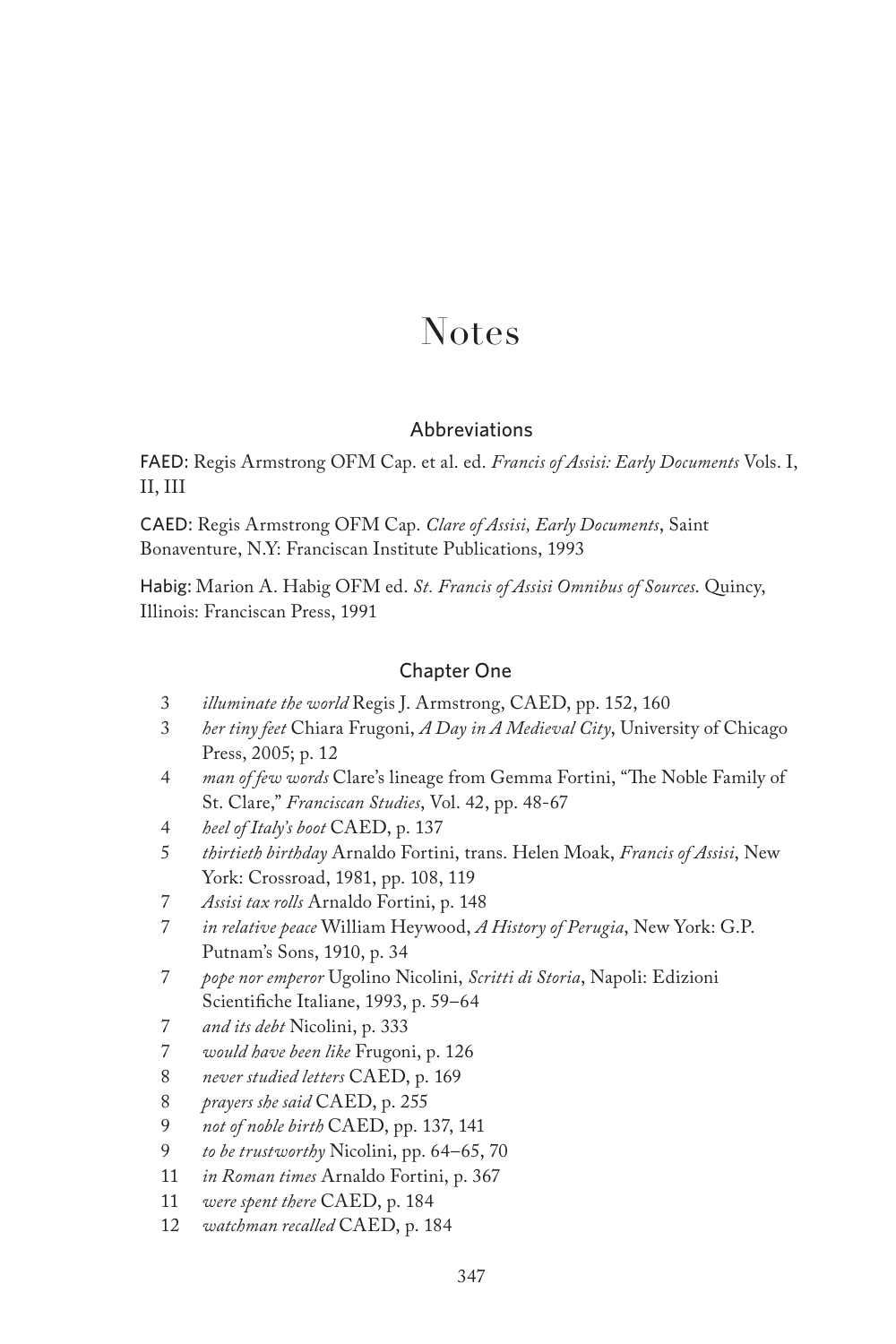- 12 *to her skin* CAED, p. 184
- 12 *obligation to them was done* Caroline Walker Bynum, *Holy Feast and Holy Fast: The Religious Significance of Food to Medieval Women*, Berkeley: University of California Press, 1987
- 13 *the courtship ritual* CAED, pp. 182-83
- 14 *speak out their consent* David Herlihy, *Medieval Households*, Cambridge: Harvard University Press, 1985, p. 81
- 15 *in abject apology* Marion A. Habig OFM, *Omnibus of Sources*, Quincy, Illinois: Franciscan Press, 1991, p. 486; Arnaldo Fortini, p. 335
- 15 *gurgles and pips* Habig, p. 1375; Clare's presence and reaction are surmised by the author
- 16 *the ridiculous Rufino* FAED III, pp.507, 620
- 17 *came to the city* CAED, p. 256
- 18 *short and dark* Irene Barbiera and Gianpiero Dalla-Zuanna, "Population Dynamics in Italy in the Middle Ages: New Insights from Archaeological Findings" *Population and Development Review*, Vol. 35, No. 2 (June, 2009), p. 375; "The relics of Saint Clare Exposed in the Basilica of St. Clare," http://www. assisisantachiara.it/wp-content/uploads/2016/10/Reliquie-sr.-Anastasia.pdf, p. 15
- 18 *five feet five* Steckel, Richard, "New Light on the 'Dark Ages': The Remarkably Tall Stature of Northern European Men during the Medieval Era." Social Science History. Vol. 28. pp. 211-229 https://www.researchgate.net/publication/240740622\_New\_Light\_on\_the\_Dark\_Ages\_The\_Remarkably\_Tall\_ Stature\_of\_Northern\_European\_Men\_during\_the\_Medieval\_Era
- 19 *wandering preacher himself* André Vauchez, *Francis of Assisi*, New Haven: Yale University Press, 2012, p. 34
- 20 *restoration of the Church of Saint Damian* CAED, p. 182
- 20 *for fine ladies* FAED II, p. 83
- 21 *gift of building stones* Marino Bigaroni, "San Damiano," *Franciscan Studies*, Vol. 47, 1987, p. 73 et. seq.
- 21 *company of Clare's mother* CAED, p. 182
- 21 *time to act* CAED, p. 259
- 21 *able to push it open* CAED, p. 259
- 22 *Francis and to the church* CAED, p. 174
- 22 *protection of Francis* Maria Pia Alberzoni, "Clare and San Damiano Between the Order of Friars Minor and the Papal Curia," *Greyfriars Review*, 2006, Vol. 20, Issue 1, p. 3
- 22 *punished by excommunication* CAED, pp. 260, 174 footnote (a)
- 23 *about four miles away* CAED, p. 174
- 24 *by no means safe* CAED, pp. 279; 281
- 24 *resolve of its women* CAED, p. 281
- 25 *known as Agnes* "Chronicle of the Twenty-Four Generals," *Annales Franciscaines*, Vol. III, p. 175
- 26 *those of her cities* CAED, pp. 174, 184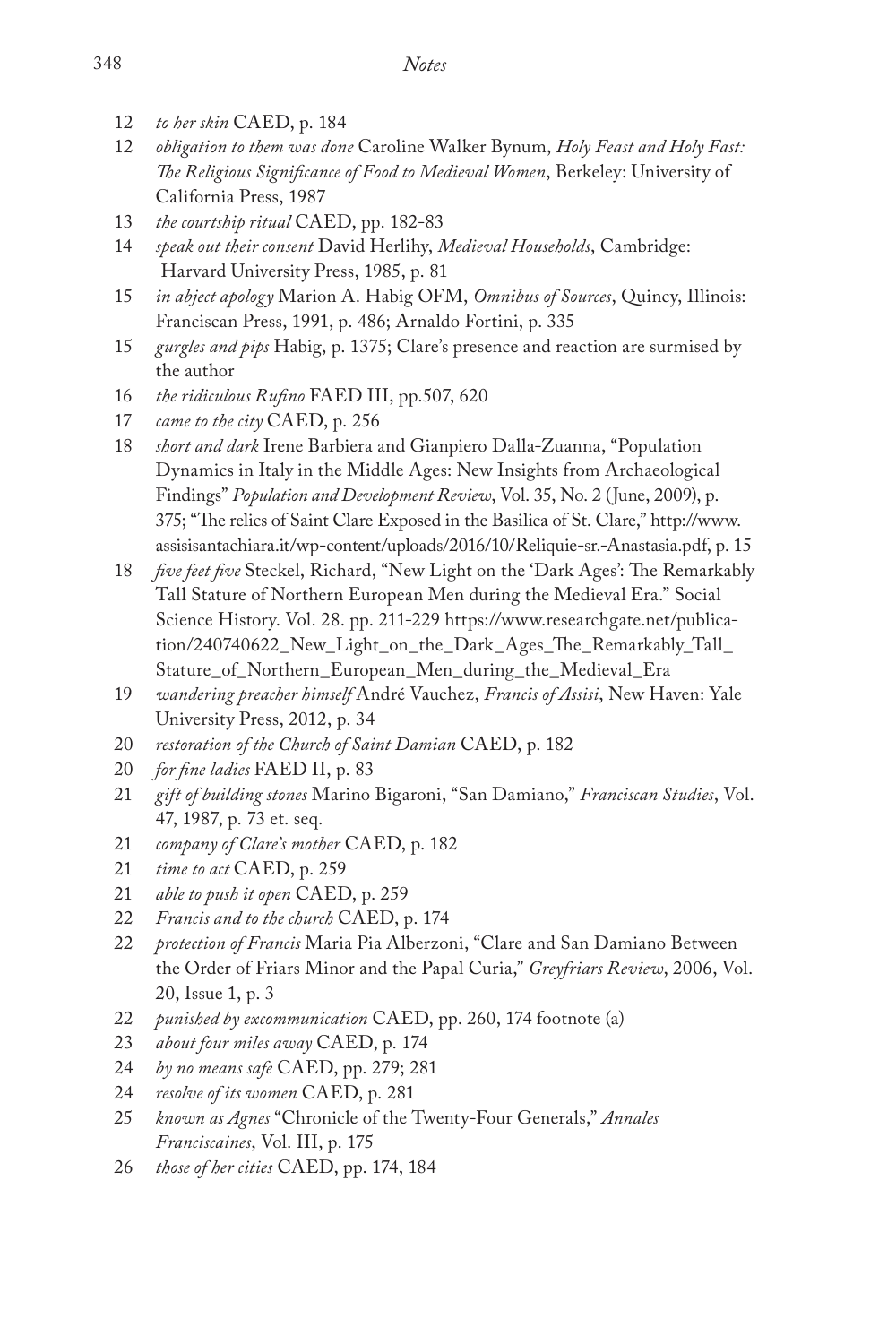# Chapter Two

- 27 *her first marriage* Richard Trexler, *Naked Before the Father: The Renunciation of Francis of Assisi*, Los Angeles: Center for Medieval and Renaissance Studies, University of California, 1989, pp. 10, 26
- 28 *Church of Saint Paul* Arnaldo Fortini, p. 92
- 29 *wooden pickling tub Encyclopedia Britannica* https://www.britannica.com/art/ interior-design/Late-medieval-Europe
- 31 *controlled the road* Arnaldo Fortini, p. 115
- 32 *uneven spaces* Attilio Bartoli Langeli, "Gli scritti di Francesco: L'autografia di un illiterus" *Frate Francesco d'Assisi*. Spoleto: Centro Italiano di Studi sull'Alto Medioeveo (1994) pp. 116–117
- 32 *Saint George in Assisi* Arnaldo Fortini, p. 95
- 33 *in the December Liberties* Arnaldo Fortini, p. 98
- 35 *all kinds of foolishness* Habig, p. 230
- 36 *there was a doubling* Ulf Büntgen and Willy Tegel, "European tree-ring data and the Medieval Climate Anomaly," 2011, https://www.researchgate.net/ publication/228843243\_European\_tree-ring\_data\_and\_the\_Medieval\_ Climate\_Anomaly
- 38 *to be your guide* Aron Ja. Gurevich, ed. Jacques Le Goff, "The Merchant," *Medieval Callings*, Chicago: University of Chicago Press, 1987, p. 245
- 38 *did not speak it well* FAED II, p. 73
- 42 *money purse* Arnaldo Fortini, p. 133, lyrics from James J. Wilhelm, *Lyrics of the Middle Ages: An Anthology*, New York: Garland Press, 1990, pp. 90, 119
- 43 *honored by all the world* Habig, p. 636

# Chapter Three

- 44 *Vicar of Christ himself Patrologiae cursus completus* Vol. 214, p. 292
- 51 *called for fighting men* Donald E. Queller et al. "The Fourth Crusade, The Neglected Majority" *Speculum*, Vol. 49, Issue 3, July 1974, pp. 441-443
- 52 *was named a knight* Arnaldo Fortini, p. 180
- 52 *and for his knights* Jacques Dalarun, trans. Timothy J. Johnson, *The Rediscovered Life of St. Francis of Assisi Thomas of Celano*, St. Bonaventure University: Franciscan Institute Publications, 2016, p. 2
- 52 *he was not happy* Dalarun 2016, p. 3; Habig p. 233
- 52 *bringing out the vision* FAED II, pp. 70-71
- 53 *six Our Fathers* Henry A. Notaker, *History of Cookbooks*, Oakland: University of California Press, 2017, p.121
- 53 *people liked him* Habig, p. 230
- 53 *another had come out* Habig, p. 235
- 54 *would end up like her* Habig, p. 369
- 56 *workroom for inspiration* James Bruce Ross, *A study of twelfth-century interest in the antiquities of Rome*, undated, p. 310
- 56 *pulled him away* Dalarun, 2016, p. 23
- 57 *chapels and cemeteries* Herbert C. Covey, "People with Leprosy (Hansen's disease) During the Middle Ages," *The Social Science Journal,* 38 (2001), p. 317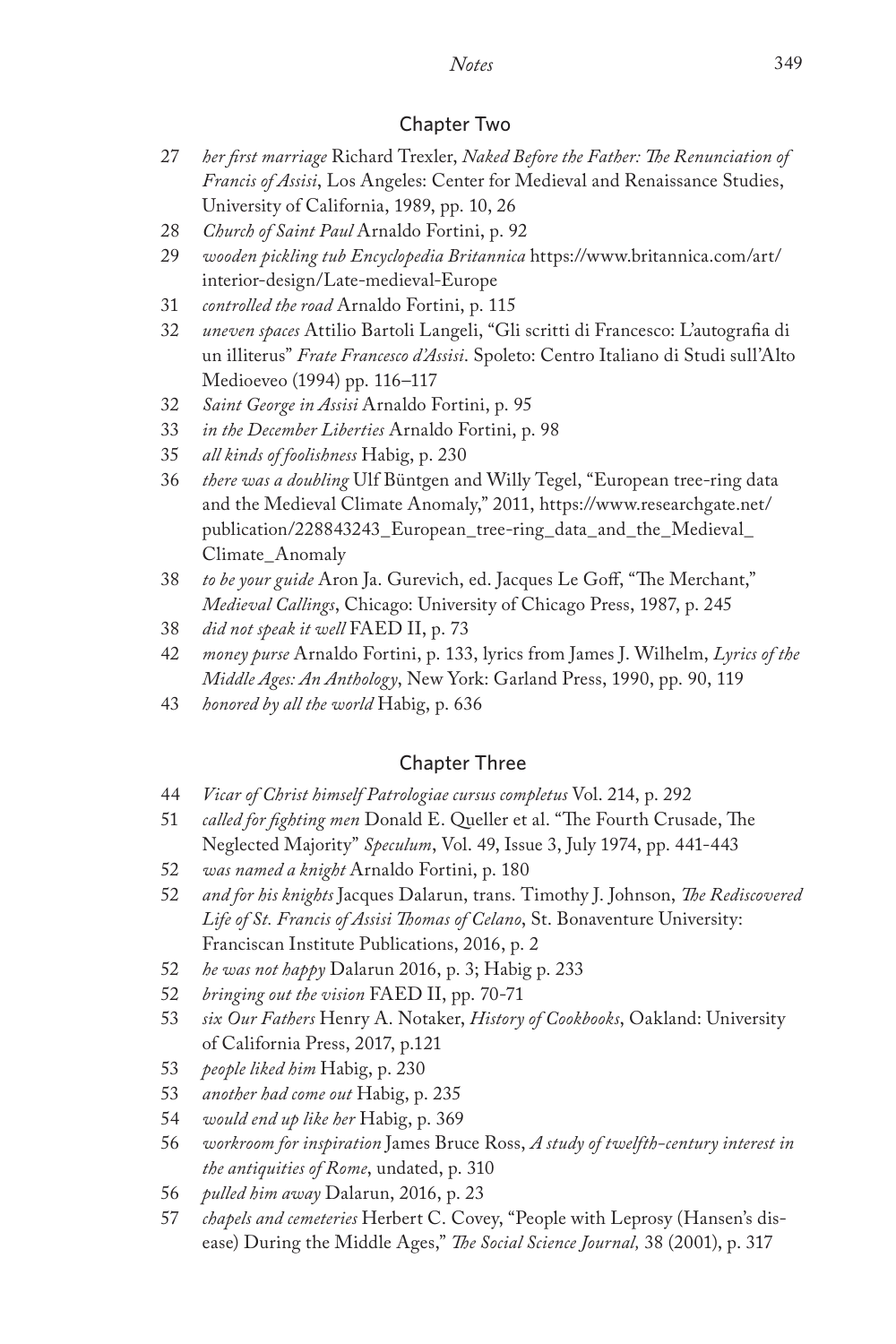- *their hands in turn* Arnaldo Fortini, p. 206; Habig p. 900; James Walsh, *Medieval Medicine* London: A & C Black, Ltd, 1920 p. 181
- *among these places* Dalarun 2016, p. 4; Habig p. 907
- *upon her death* Trexler, p. 28
- *Peter did this* Arnaldo Fortini, pp. 222, 226

# Chapter Four

Main sources for the description of Rome are:

Richard Krautheimer, *Rome Profile of A City 312-1308*, New Jersey: Princeton University Press, 1980

John Osborne, *Master Gregorius The Marvels of Rome*, Toronto: Pontifical Institute of Medieval Studies, 1987

- *who helped him* Arnaldo Fortini, pp. 243, 245; *Archivum Franciscanum Historicum* Vol. I, pp. 144–147
- *first follower of Francis* Habig, p. 373; FAED II, p. 37
- *shoes on his feet* FAED I, p. 201
- *style of the leaders* Delcorno, p. 151
- *went through the town* Habig p. 916
- *food for all of them* Habig, p. 979
- *superior holiness* Habig, p. 1834
- *their neighbors* Habig, p. 921
- *capable of lying* FAED II, p. 163; FAED I, p. 388
- *sin as stuffing it* Habig p. 380
- *published in 1950* Ancel Keys, et al.*The Biology of Human Starvation*. Minneapolis: University of Minnesota Press, 1950
- *as a threat* Dalarun 2016, p. 27
- *movement would grow* FAED II, p. 40
- *a suitable way* Habig, p. 1313–1314; p. 1516
- *to see the pope* Nicolangelo D'Acunto*, Il Vescovo Guido Oppure i Vescovi Guido Cronotassi episcopale assisana e fonti francescane"* Melanges de l'Ecole francaise de Rome. Moyen-Age, Vol. 108 (1996), pp. 500, 501
- *break with Rome* Brenda Bolton, *Innocent III Studies on Papal Authority Pastoral Care* Aldershot: Variorum, 1995, p. 170
- *the same bed* FAED I, p. 593

# Chapter Five

- *walk from Assisi* Habig, p. 264
- *read it once* FAED II p. 311; FAED III p. 515
- *chapel and four huts* Gregory Paul Caicco, (doctoral thesis, School of Architecture, McGill University, October, 1998) "Ethics and Poetics: The Architectural Vision of Saint Francis of Assisi" pp. 83–84
- *planted a hedge* Caicco, p. 83; Habig, pp. 986, 991
- *jar of oil* Habig, pp. 1178, 985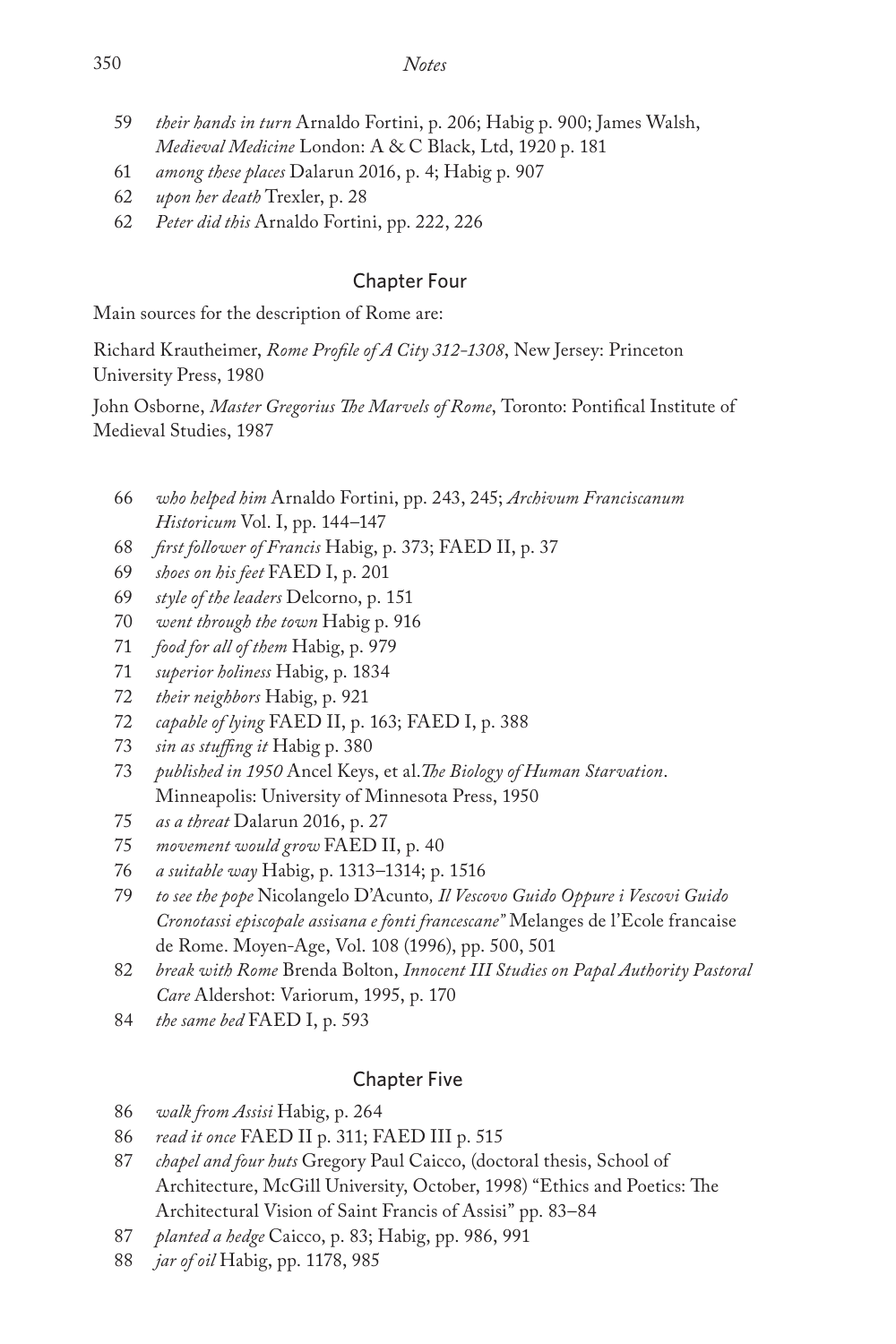- 88 *bark and plants* Dalarun, p. 22
- 89 *had become obscured* Habig, p. 258–259; Carlo Delcorno, "Origini della predicazione francescana" *Francesco d'Assisi e francescanesimo dal 1216 al 1226* Assisi, p. 151; FAED III, p. 453
- 91 *joyful in the Lord* Habig, pp. 465–66, 467
- 91 *good for me* FAED II, p. 787
- 92 *martyrs of them* Vauchez, p. 98
- 93 *forest of junipers* Arnald of Sarrant, trans. Noel Muscat, OFM, *Chronicle of the Twenty-Four Generals of the Order of Friars Minor*, Malta: TAU Franciscan Communications https://books.google.com/books?id=BUn9AAAAQBAJ&printsec=frontcover&dq=chronicle+of+the+twenty+four+generals&hl=en&newbks=1&newb ks\_redir=0&sa=X&ved=2ahUKEwiK7OvF7orxAhVtneAKHReCDcMQ6AEwAHoECAsQAg#v=onepage&q=chronicle%20of%20 the%20twenty%20four%20generals&f=false ;Brother Juniper
- 93 *returned the animal* Habig, p. 514; FAED II p. 163
- 94 *service of Christ for a long time* Habig, p. 1011
- 94 *in 1289* FAED II, p. 103; Vauchez, p. 308
- 95 *stone pavement* Marina Righetti Tosti-Croce, "La chiesa di santa Chiara ad Assisi: architettura" *Santa Chiara in Assisi. Architettura e decorazione* Milan: Silvana, 2002, pp. 23-24
- 96 *Saint Damian and Portiuncula* Maria Pia Alberzoni, *Clare of Assisi and the Poor Sisters and the Thirteenth Century*, St. Bonaventure University: Franciscan Institute Publications, 2004, p. 38
- 96 *one of her cousins* CAED, p. 182
- 97 *holes and tears* Maureen C. Miller, *Clothing the Clergy: Virtue and Power in Medieval Europe 800-1200*, Ithaca: Cornell University Press, 2014, p. 141
- 97 *in his path* Catherine M. Mooney, *Clare of Assisi and the Thirteenth-Century Church*, Philadelphia: University of Pennsylvania Press, 2016 p. 25; Arnaldo Fortini p. 206
- 98 *secular clothing* Maria Pia Alberzoni, trans. Edward Hagman OFM Cap, "Clare and San Damiano Between the Order of Friars Minor and the Papal Curia," *Greyfriars Review*, 2006 p. 8 fn 21; Mooney, p. 25; Arnaldo Fortini, p. 206
- 98 *as great delights* CAED, pp. 58, 146-7, 158
- 99 *mentioned above* FAED I, p. 594; Habig, p. 1604
- 100 *source of revenues* Arnaldo Fortini, pp. 367, 368
- 101 *resulting miracles* Arnaldo Fortini, p. 370
- 102 *stow away* Habig, p. 274
- 103 *see its sultan* Habig, p. 275
- 104 *for the spit* Habig, p. 548
- 105 *back in another* Habig, p. 480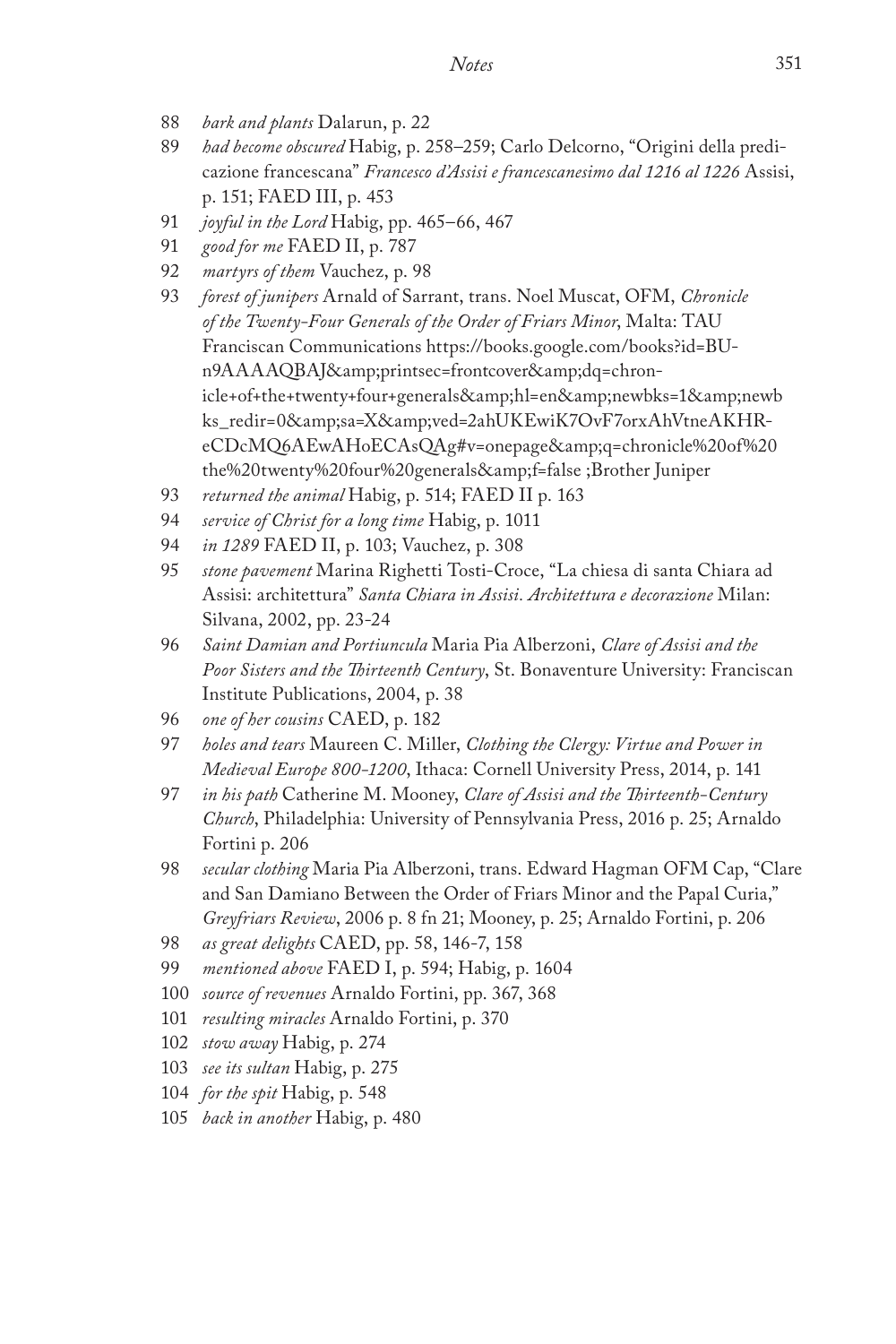## Chapter Six

Main Sources for the environment of Rome are:

Brenda M. Bolton, eds. W.J. Sheils and Diana Wood, "Daughters of Rome" *Women in the Church*, London: The Ecclesiastical History Society, 1990

Bolton, *Innocent III Studies on Papal Authority Pastoral Care,* Aldershot: Variorum, 1995

Richard Krauthheimer, *Early Christian and Byzantine Architecture*, New Haven: Yale University Press, 1986

Krautheimer, *Rome Profile of A City 312-1308*. Princeton, N.J: Princeton University Press, 1980

*The Miracles of St. Dominic* Narrated by Sister Cecilia: http://www.domcentral.org/ trad/domdocs/0006.htm

Zoé Oldenbourg, trans. Peter Green, *Massacre at Montsegur; a History of the Albigensian Crusade*, New York: Pantheon Books, 1962

Jane Sayers, *Innocent III: Leader of Europe 1198-1216*, New York: Longman Group, 1994

- 111 *cooking on the street* Richard Krautheimer, *Rome Profile of A City 312-1308*, p. 285
- 113 *at the onlooker* Anne L. Clark, ed. Theodolinda Barolini, "Under Whose Care? The Madonna of San Sisto and Women's Monastic Life in the Twelfth and Thirteenth Century Rome," *Medieval Constructions in Gender and Identity: Essays in Honor of Joan M. Frerrante*, Tempe: Arizona Center for Medieval and Renaissance Studies, 2005 p. 30
- 116 *not at least in practice* Oldenbourg, p. 39
- 116 *accused of being a heretic* Habig, pp. 281, 428; FAED II p. 438
- 117 *fornication and abominations* Oldenbourg, p. 94
- 117 *has failed to do so* Oldenbourg, p. 95
- 118 *powerful and resonant* Simon Tugwell OP, *Early Dominicans: Selected Writings*, Mahweh, N.J.: The Paulist Press, 1986, p. 344
- 123 *From this couple* George L. Williams, *Papal Genealogy: The Families and Descendants of the Popes*, p. 21
- 123 *in Jacqueline's era* Ferdinand Gregorovius, *History of the City of Rome in the Middle Ages*, New York: Cambridge University Press, 2010, Vol. 4, p. 289
- 124 *in the Colosseum* David L. Bomgardner, *The Story of the Roman Amphitheater*, New York; Routledge, 2000*,* p. 222
- 124 *filorum meorum* Arnaldo Fortini, *Francesco d'Assisi e l'Italia del suo tempo*. Rome: Biblioteca di Storia Patria, 1968, Book II p. 453
- 125 *visiting near Gubbio* FAED II, p. 321
- 125 *with great joy* FAED I, p. 249
- 125 *after Francis's death* FAED II, p. 462
- 126 *one named Praxeda* CAED, p. 111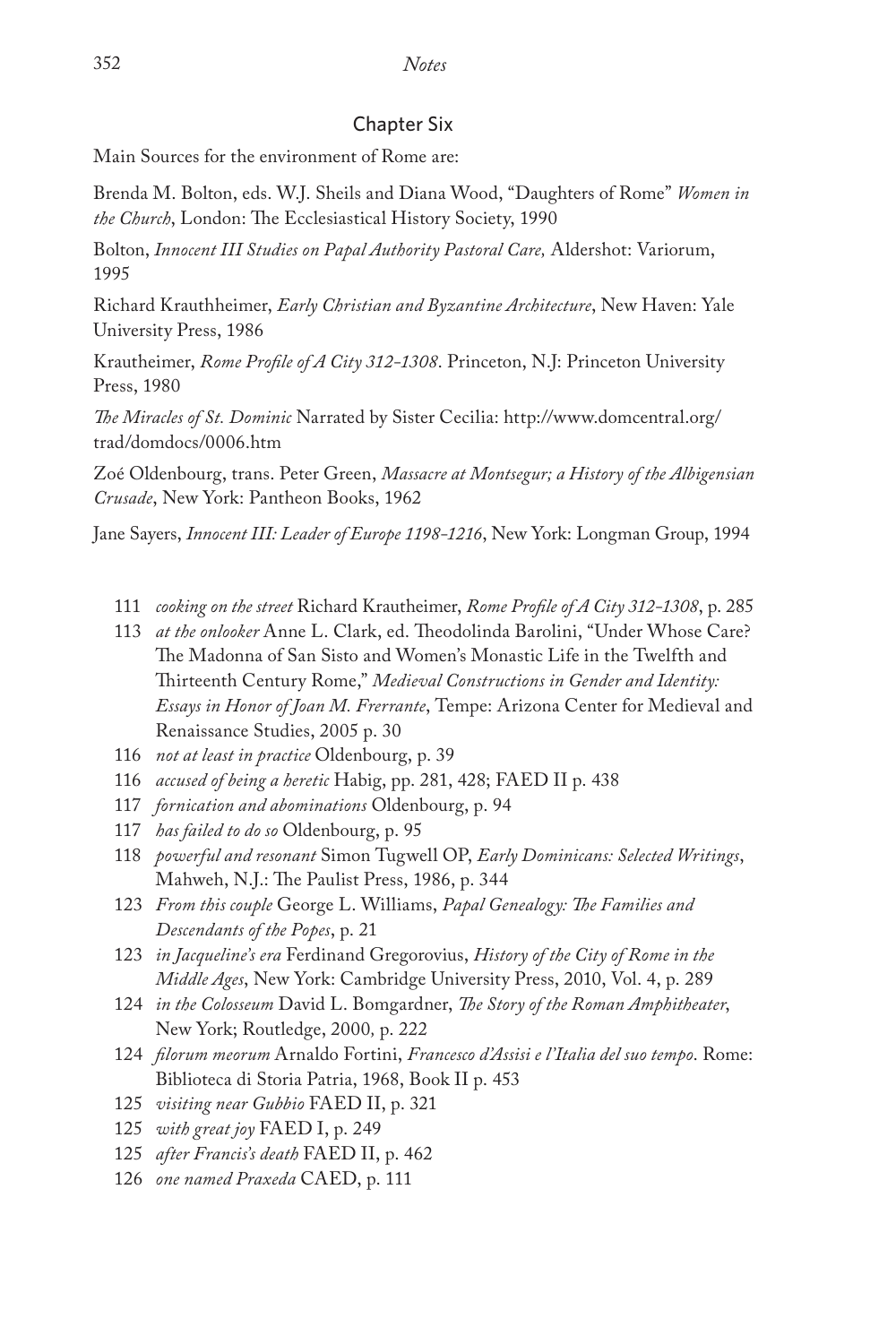# *Notes* 353

#### Chapter Seven

Main Sources for the Fourth Lateran Council are:

Jessalyn Bird et al. (eds) *Crusade and Christendom: Annotated Documents in Translation From Innocent III to the Fall of Acre, 1187-1291*, Philadelphia: University of Pennsylvania Press, 2013

Medieval Sourcebook: Twelfth Ecumenical Council: Lateran IV 1215

http://sourcebooks.fordham.edu/halsall/basis/lateran4.asp

Jane Sayers, *Innocent III: Leader of Europe 1198-1216*, New York: Longman Group, 1994

- 127 *presented to Francis* Habig, pp. 293-294
- 127 *was a zither* https://en.wikipedia.org/wiki/Perdigon#/media/File:BnF\_ ms.\_12473\_fol.\_36\_-\_Perdigon\_(1).jpg
- 127 *he was not happy* Habig, pp. 449, p. 660; https://www.treccani.it/enciclopedia/ beato-pacifico/
- 129 *points out* Vauchez, p. 62
- 129 *peacock's glorious tail* Habig, p. 450
- 130 *as long as Francis lived* Habig, p. 458-459
- 131 *ate a newborn lamb* Vauchez, pp. 271-273
- 132 *a man of God* Habig, pp. 58, 277-280, 722
- 134 *recalled him to the Lateran Palace* Habig, p. 1608
- 134 *Pentecost and Michaelma*s FAED I, p. 580
- 135 *to live in their own households* Habig, p. 945
- 136 *honor and obedience* Arnaldo Fortini, pp. 255, 257; D'Acunto, p. 504
- 136 *friends in Liège* FAED I, p. 578
- 136 *to be consecrated* John V. Tolan, *Saint Francis and the Sultan: The Curious History of a Christian-Muslim Encounter*, New York: Oxford University Press, 2009, pp. 20-21
- 137 *spiritual things"* FAED I, p. 579
- 138 *they deserve."* FAED I, p. 579
- 139 *quince wine* Vauchez, p. 65; Habig, p. 1602
- 139 *little bird* Habig, p. 948
- 140 *as important as preaching* Placid Hermann trans., *XIIIth Century Chronicles*, Chicago: Franciscan Herald Press, 1961, p. 21-23
- 141 *all were fed* FAED III, p. 51; CAED, p. 161
- 141 *brethren demonstrate it* FAED III, p. 813
- 142 *woman's sole* CAED, pp. 148, 160
- 142 *to fill it* CAED, pp. 140, 271
- 143 *night's rest* CAED, pp. 160, 272
- 143 glory from men "The Golden Sayings of Giles of Assisi," Intro xix, https:// archive.org/stream/thegoldensayings00robiuoft/thegoldensayings00robiuoft\_ djvu.txt
- 143 *animal dung* Habig, p. 418; FAED II, p. 290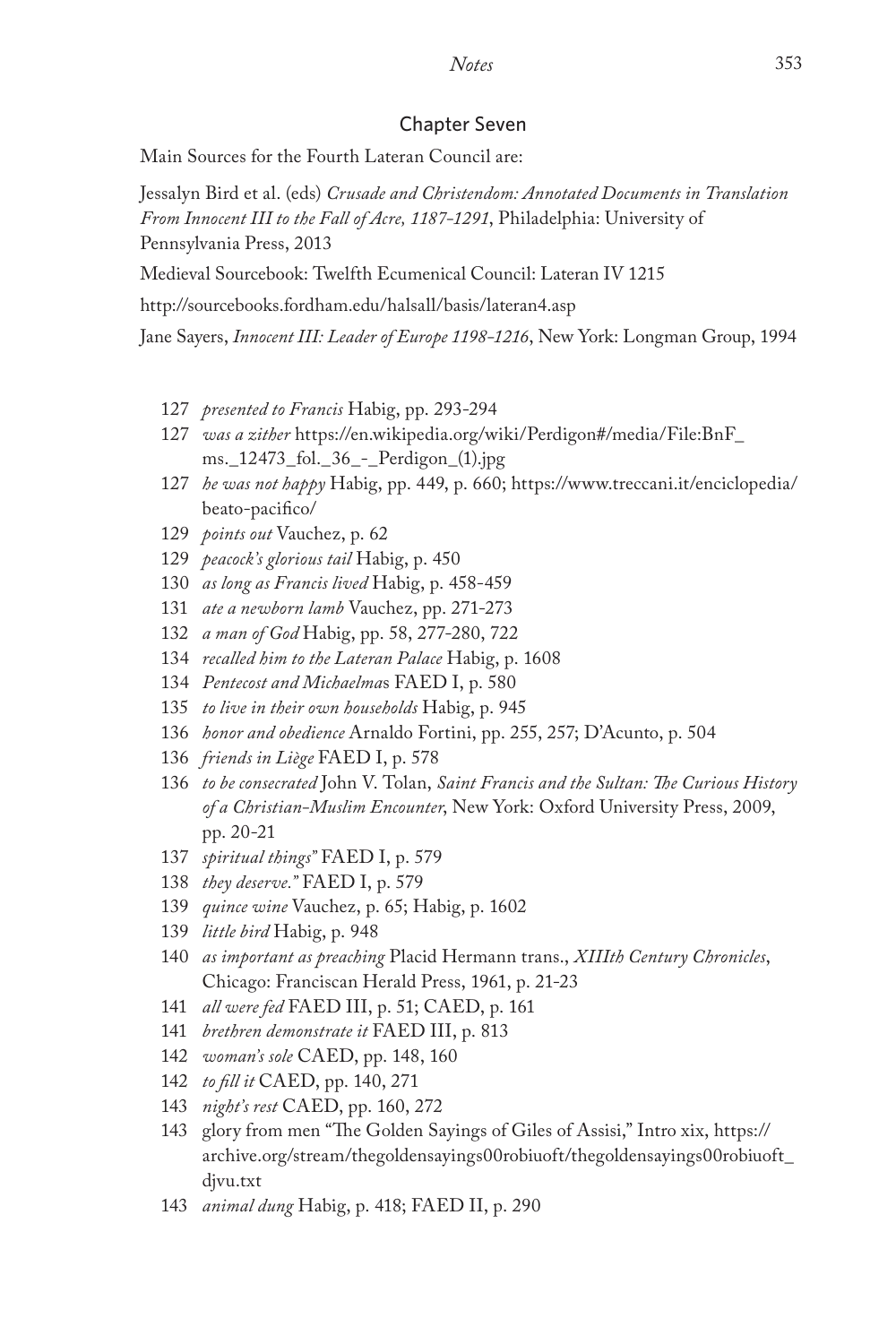- 144 *section of the city* Christopher Kleinhenz, *Medieval Italy: An Encyclopedia*, London: Routledge, 2004, Florence entry; Franklin Toker, *On Holy Ground: Liturgy, Architecture and Urbanism in the Cathedral and the Streets of Medieval Florence*, Harvey Miller Publishers, 2009, p. 135
- 145 *Cardinal Priest of Saints John and Paul* Werner Maleczek, *Papst und Kardinalskolleg von 1191 bis 1216*, Wien: Verlage der Osterreichischen Akademie de Wissenschaftern, 1984 p. 130
- 147 *fruit of the city of Rome* Thomas de Cantimpré, trans. Hugh Feiss, OSB *Supplement to the Life of Marie d'Oignies*, Toronto: Peregrina Publishing, 1990, p. 22
- 148 *left the peninsula* FAED II, p. 216
- 149 *for an answer* FAED I, p. 559
- 149 *to keep it* Hermann, p. 23
- 149 *November 30* Hermann, p. 41
- 150 *fierce inhabitants* Hermann, pp. 12, 21–23

# Chapter Eight

A major source for this chapter is James M. Powell, *Anatomy of a Crusade, 1213-1221*, Philadelphia: University of Pennsylvania Press, 1990

- 152 *wrathful God stood by* Bird, Jessalyn et al. (eds) *Crusade and Christendom: Annotated Documents in Translation From Innocent III to the Fall of Acr*e, *1187- 1291* Philadelphia: University of Pennsylvania Press, 2013, p. 126
- 152 *read their psalters* Arnaldo Fortini, p. 121; Salimbene, Joseph L. Baird, Giuseppe Baglivi, and John Robert Kane. *The chronicle of Salimbene de Adam* Binghamton, N.Y: Medieval & Renaissance Texts & Studies, 1986, p. 75
- 153 *to join them* Hermann, p. 136
- 153 *damage done* Arnaldo Fortini, pp. 125, 395
- 155 *expanse of waves*, Richard Unger, "Difficult Sources: Crusade Art and the Depiction of Ships," Gertwage, Ruthy and Jeffreys, Elizabeth (eds), *Shipping, Trade and Crusade in the Medieval Mediterranean*, New York and London: Routledge, Taylor and Francis Group, 2012, p. 85
- 157 *to the Crusaders* Paul Moses, *The Saint and the Sultan The Crusades, Islam and Francis of Assisi's Mission of Peace* New York: Doubleday Religion, 2009, p. 109; Powell, p. 161
- 157 *as interpreters and teachers* Steven Runciman, *A History of the Crusades*, Cambridge University Press, Vol. 3, 1954, p. 144
- 159 *that man* Geraldine Heng, *Empire of Magic*, New York: Columbia University Press, 2003, pp. 451-452
- 159 *sultan's offer* Thomas C. Van Cleve, "The Crusade of Frederick II," *A History of the Crusades Vol. 2 The Later Crusades, 1189-1311*, eds. R. L. Wolff and H.W. Hazard, Madison: University of Wisconsin Press, 1969, p. 409
- 160 *Follow your conscience* Habig, pp. 380, 713
- 162 *formed a wall* Powell, p. 159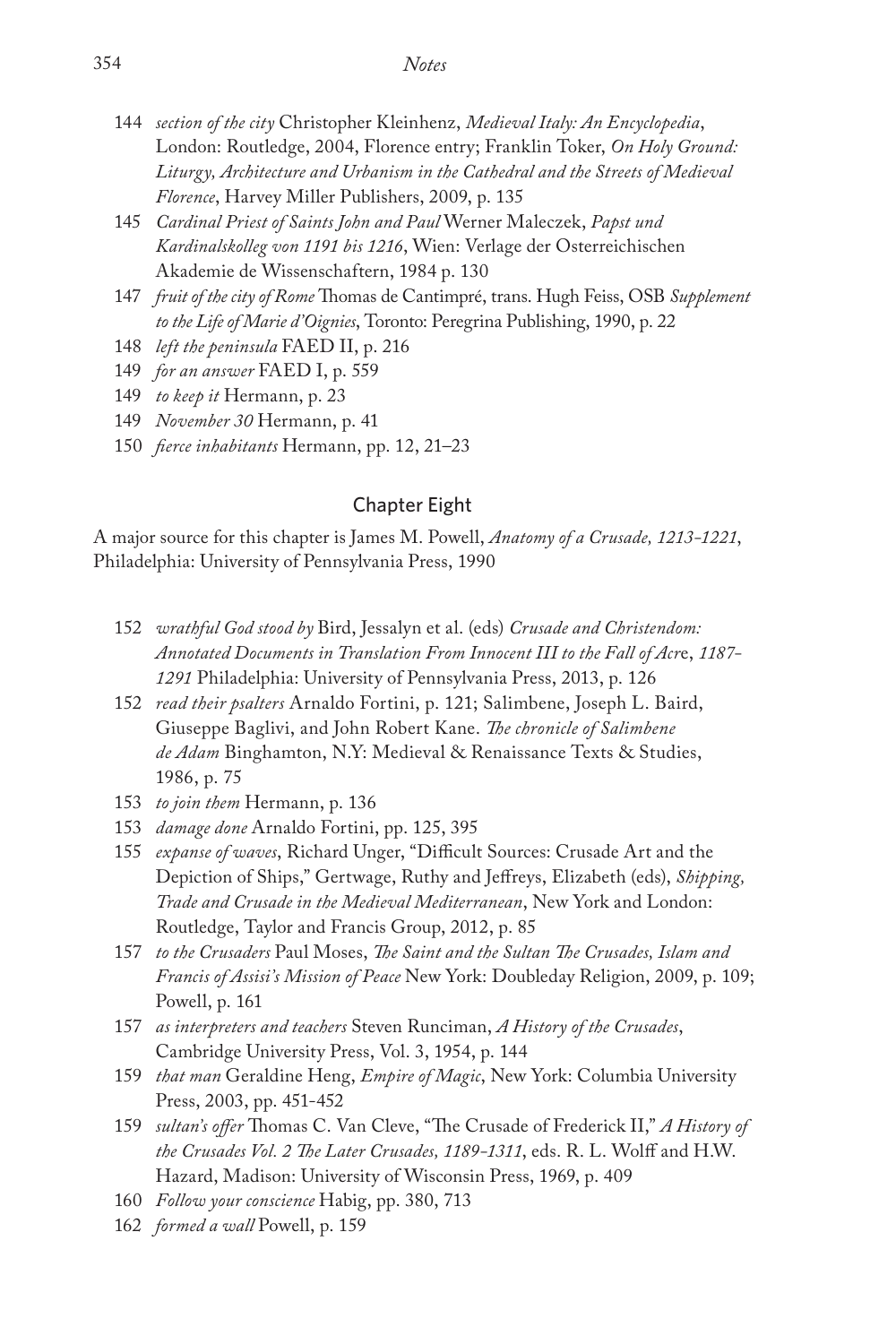- *took only Illuminato* FAED I, pp. 605, 609; Habig, pp. 703-705; Arnaldo Fortini, p. 396
- *among wolves* Habig, p. 703
- *Palm Sunday*, *1192* Moses p.68; Thomas Andrew Archer, *The Crusade of Richard I 1189-1192*, New York: G.P. Putnam's Sons, 1889, p. 214
- *trachoma* Habig, p. 1015
- *patient to wear* Sami K. Hamarneh, *Health Sciences in Early Islam*, San Antonio: Noor Health Foundation, 1983, Vol. 2, p. 41
- *forced on him* FAED III, p. 796
- *in written form* "What Do Muslims Believe About Jesus?" https://www.islamguide.com/ch3-10.htm
- *left my Heart* Gril Denis ed. and trans., *La Risala de Safi al-din abi L-Mansur Ibn Zafir Biographies de Maîtres Spirituels Connus par un Cheikh Egyptien du VII/XIIIème siecles*, Cairo: Institut Francais d'Archeologie, 1986, p. 180
- *it was reported* Habig, p. 277
- *most pleasing religion* FAED I, p. 607
- *not neophytes* Habig, p. 1612; FAED I, pp. 581, 585
- *after the resurrection* Nicole Chareyron, trans W. Donald Wilson, *Pilgrims to Jerusalem in the Middle Ages,* New York: Columbia University Press, 2005, p. 78
- *Frederick Barbarossa* C.R. Condor, *The City of Jerusalem*, London: John Murray, 1909, p. 313
- *to the east* Information on Jerusalem sites is from Conder pp. 317, 284, 290
- *denounced them* FAED III, p. 793; Hermann, pp 27-29
- *be incurable* Hermann, pp. 27-28; FAED III, pp. 793, 795

#### Chapter Nine

- *outside Assisi* Alberzoni 2004, pp. 39–41, 117, 165
- *Saint Damian at Assisi* Mooney, pp. 58–59
- *including the Lesser Brothers* FAED II, p. 54
- *spirit of Francis* CAED, p. 349
- *years later* Arnaldo Fortini, pp. 569–570; CAED pp. 146–7, 158, 168
- *Gasdia* CAED, p. 161
- *daily life* CAED, p. 144
- *sinful man* CAED, p. 101
- *"many popes."* Placid Hermann (trans), *XIIIth Century Chronicle,* Chicago: Franciscan Herald Press, 1961, p. 29
- *Saint Benedict* CAED, p. 101
- *leave the order* FAED III, p. 399
- *travel quickly* Raoul Manselli, *St. Francis of Assisi*, Chicago: Franciscan Herald Press, 1988, p. 248
- *horror and chagrin* Habig, p. 389
- *decamped* Habig, pp. 412, 1492
- *the Prophet* Tolan, p. 6; for Portugal and Morocco background see Hugh Kennedy, *Muslim Spain and Portugal: A Political History of al-Andalus*, London and New York: Longman, 1996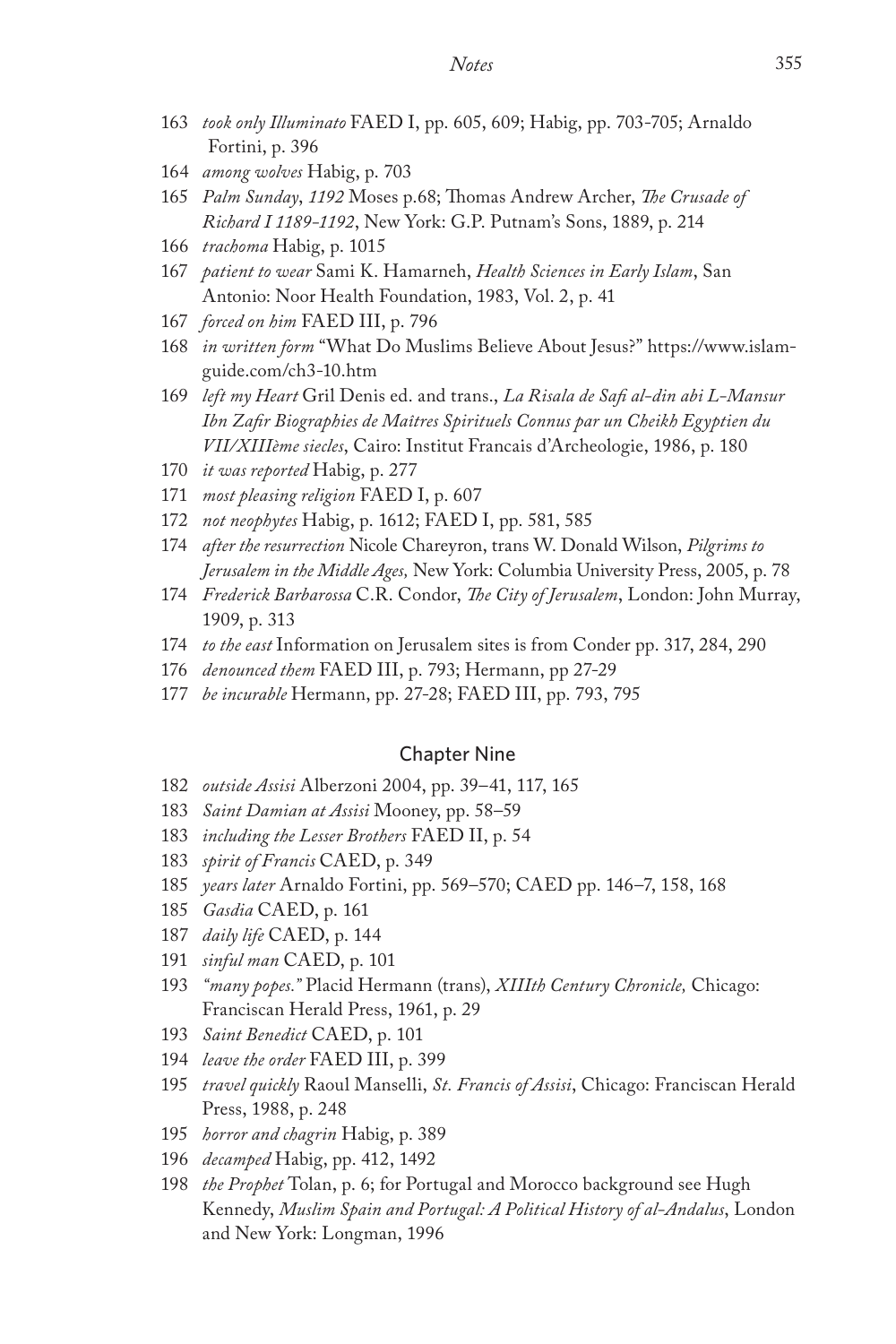- *as they had done* CAED, p. 158, 162
- *Cardinal of Ostia* Hermann, p. 29; Habig, p. 383
- *their disturbers* Alberzoni 2004, pp. 28–30
- *with sisters* FAED III, pp. 794–95; Habig, p. 1894

## Chapter Ten

- *good for his soul* Habig, p. 1058
- *you shall obey* Habig, p. 477
- *in charge* Brooke, Rosalind B. *Early Franciscan Government: Elias to Bonaventure*, Cambridge University Press, 1959, p. 79
- *to replace them* Habig, p. 419
- *their reading* Habig, pp. 437, 1163
- *allowed to lie there* Habig, pp. 484, 485
- *with meat* Habig, p. 1016
- *as for them* CAED, p. 58
- *back to Francis* CAED, pp. 144-145
- *miserable state* FAED III, p. 795
- *sit," he said* Habig, p. 414
- *several times* Habig, p. 279

#### Chapter Eleven

- *with him in Perugia* Arnaldo Fortini, p. 290n; FAED III, p. 333
- *explanation kindly* Habig, p. 424
- *survives at Greccio* Paul Sabatier, *Examen critique des recits concernant la visite de Jacqueline de Settesoli à Saint François*, Paris: Fischbacher, 1910, pp. 301-304
- *recommend to me* Habig, p. 1849
- *that fact* Habig, p. 290; FAED II, p. 7
- *Saint Peter* Habig, p. 461; *Papst und Kardinalskolleg von 1191 bis 1216*, Wien: Verlage der Osterreichischen Akademie de Wissenschaftern, 1984 p. 137
- *stay alone* Habig, pp. 1066, 1072
- *downpour* FAED II, p. 311
- *simplicity and purity* Habig, p. 1218
- *Elias's lifetime* Brooke 1959, Plate I
- *devotions and reflections* FAED III, pp. 797–798
- *could leave the order* FAED II p. 132; FAED III pp. 127-128
- *guidance of the Lord* Habig p. 662; FAED II p. 558
- *wedding bed* Habig, p. 415
- *into pride* FAED I, p. 126; Habig, p. 1089
- *knowledge than that* Habig, p. 1089
- *fallen masonry* Brooke 1959, p. 290
- *assassinations* Habig, pp. 1601-1602; FAED II, p. 807
- *when needed* CAED, p. 79
- *God's word* Habig, p. 527
- *following it* FAED III, p. 419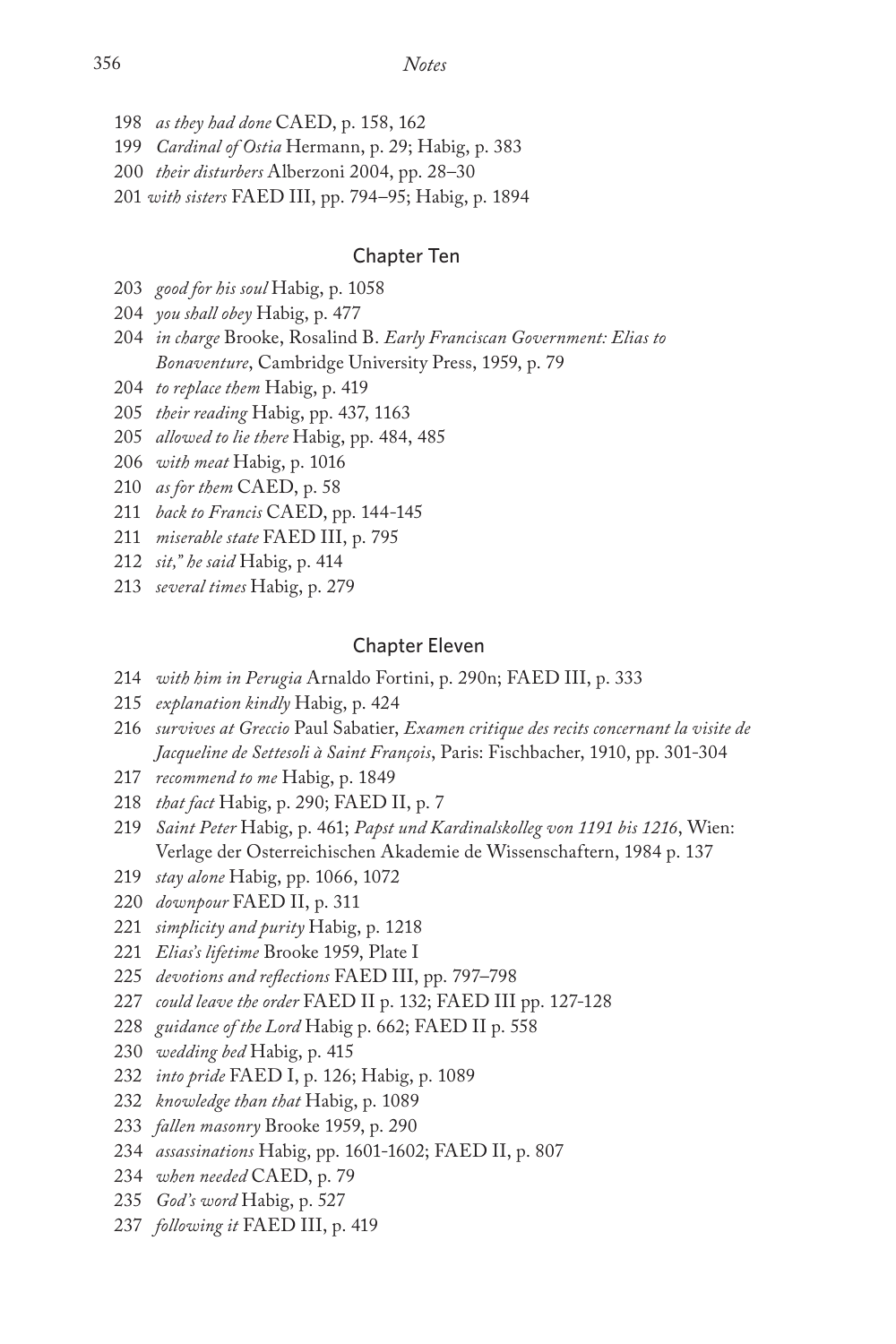- *his preface* Habig, p. 57
- *attacking his head* Habig, pp. 416, 1071
- *the ordained* Habig, p. 517

## Chapter Twelve

- *cook for himself* Arnald of Sarrant, Brother Juniper
- *gave birth* Habig, p. 282
- *little dog* Habig, p. 478
- *their eighties* Katherine Park, "Medicine and Society in Medieval Europe, 500-1500" *Medicine in Society,* Andrew Wear ed. Cambridge: Cambridge University Press, 1991, p. 61
- *find a way* Habig, p. 102
- *you have sent me* FAED I, p. 49
- *order required* 1018 Habig, p. 1018
- *is impossible* Habig, p. 407
- Francis's disclaimers, Habig, p. 1019
- *pagan author* Habig, p. 297
- *what they did* FAED II, pp. 209, 210
- *life and knowledge* FAED II, p. 209
- *as his actions show* FAED II, p. 210
- *at Portiuncula* Habig, p. 988
- *no progress* Habig, p. 318
- *stepped on* Habig, pp. 1027-29
- *my will is* Habig, p. 512
- *disgraced clerics* FAED I, pp. 561-564
- *before all else* André Vauchez, *Francis of Assisi*, Yale University Press, 2012 p. 125; FAED I, pp. 561-564
- *former troubadour* Mooney, p. 73
- *kissed his feet* Habig, p. 477
- *her mattress* CAED, p. 169
- *the Umbria dialect* FAED II, p. 186
- *penitent life* FAED, p. 346
- *pride in it* Habig, p. 442
- *a new one* FAED II, p. 187
- *eyes treated* Dalarun 2016, p. 28
- *one of his eyes* Chiara Frugoni, *A Day in A Medieval City*, University of Chicago Press, 2005, p. 98
- *felt no pain* Habig, p. 496 ; Philippe Juvin and Jean-Marie Desmonts, "The Ancestors of Inhalational Anesthesia: The Soporific Sponges (XIth–XVIIth Centuries): How a Universally Recommended Medical Technique Was Abruptly Discarded," *Anesthesiology* 2000; Vol. 93, pp. 265–269 https://anesthesiology.pubs.asahq.org/article.aspx?articleid=1945901
- *could not be trusted* Habig, pp. 310–311
- *of his woe* Habig, p. 399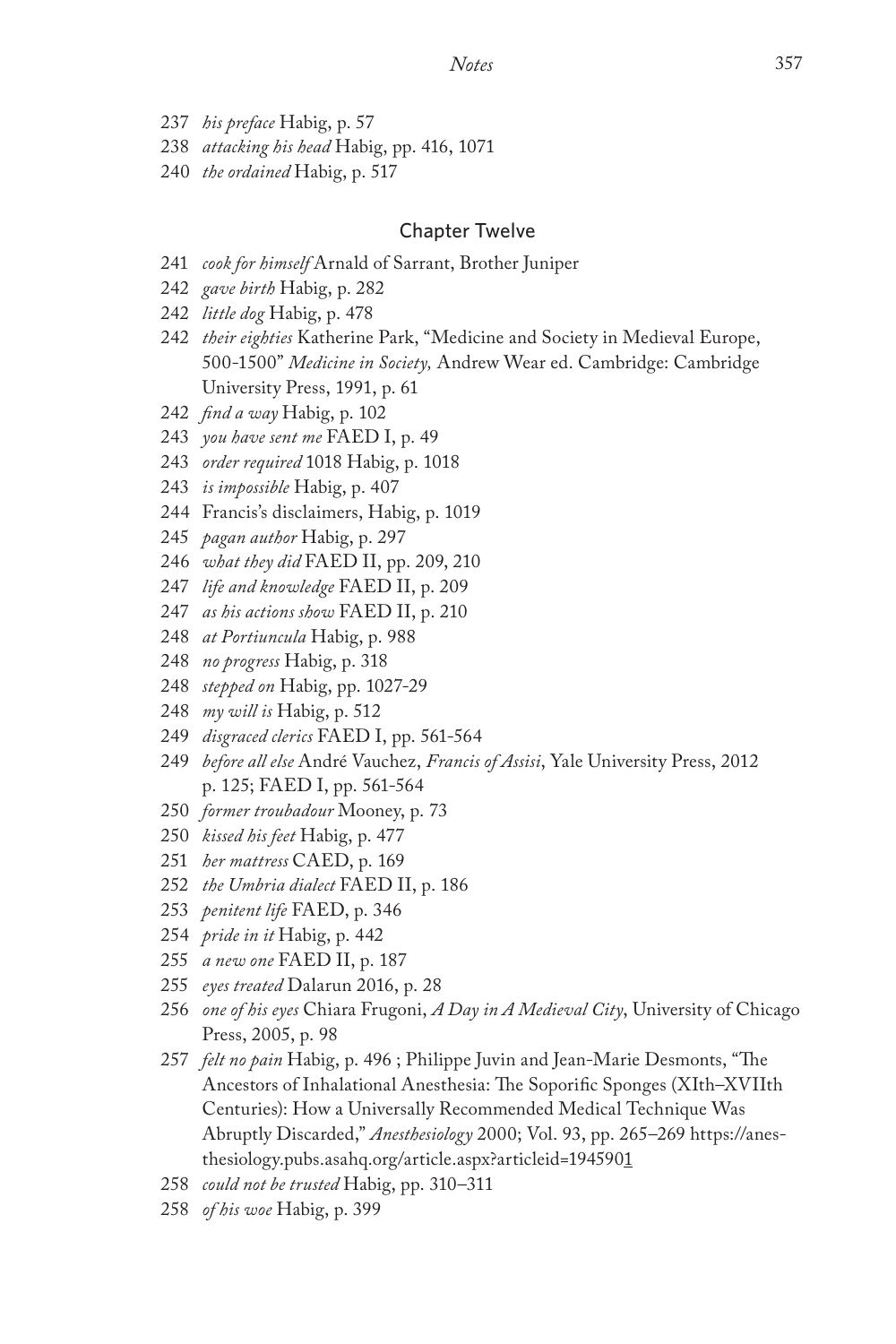- *graze once again* Yuki Furuse et al. "Origin of measles virus: divergence from rinderpest virus between the 11th and 12th centuries," Virology Journal, Vol. 7 2010, https://www.ncbi.nlm.nih.gov/pmc/articles/PMC2838858 ; Habig, p. 1034
- *sanctity of this man* Habig, p. 1004
- *belongs to another* Habig, p. 437
- *sixty-five percent* FAED II, p. 170
- *Pacifico would not* FAED II, p. 168
- *die at Portiuncula* FAED II, p.162
- *north of Nocera* FAED II, p. 305; Habig, p. 443
- *unable to purchase* Habig, p. 427
- *how it will be* Habig, pp. 741, 322; FAED II, p. 119
- *underwear* Habig, p. 1042
- *to the Lord* Dalarun 2016, p. 31; Habig, p. 322
- *on to Portiuncula* FAED II, pp.120–123
- *heed it* Habig, p. 65
- *his promise to her* Habig, p. 1084
- *to joyfully sing* Habig, p. 1264
- *her journey home* Habig, pp. 1077, 550
- *reward me* Habig, pp. 322–323; FAED II, p. 387; Dalarun 2016, p. 31
- *mile at leisure* FAED II, p. 388
- *used to* Habig, p. 330–332; Vauchez, p. 141

# Chapter Thirteen

Main sources for the discussion of the stigmata include:

Jacques Dalarun et al. *The Stigmata of Francis of Assisi: New Studies New Perspectives*, St. Bonaventure, N.Y. Franciscan Institute Publications, 2006

Joanne Schatzlein and Daniel P. Sulmasy, "The Diagnosis of St. Francis: Evidence of Leprosy," *Franciscan Studies*, Annual XXV, 1987, pp. 181–271

- *inflicted on himself* Habig, pp. 309, 310, 472, 534, 537, 551; Dalarun, 2016, p. 27
- *Francis's secret kept* Habig, p. 444
- *textural difficulties* FAED II, pp. 485-491; Vauchez, p. 359; FAED II, p. 489
- *names of God* Vauchez p. 254; Paul Moses, p. 181
- *onto his body* Giles Constable, *Three Studies in Medieval and Religious Thought*, Cambridge: Cambridge University Press, 1995, p. 219
- *Francis and Dominic* Frances Andrews, *The Early Humilitati*, Cambridge: Cambridge University Press, 1999, p. 203; Alberzoni 2004, p. 170
- *better job of it* Brooke 1959, p. 70
- *growing among them* Brooke 1959, p. 117; Alberzoni 2006, p. 22
- *became a leader* Arnald of Sarrant, John Parenti
- *utter ruin* Lionel Alhhorn, Stupor Mundi, London: Martin Secker, 1912, no. 84; https://archive.org/stream/stupormundilifet00allsrich/stupormundilifet00allsrich\_djvu.txt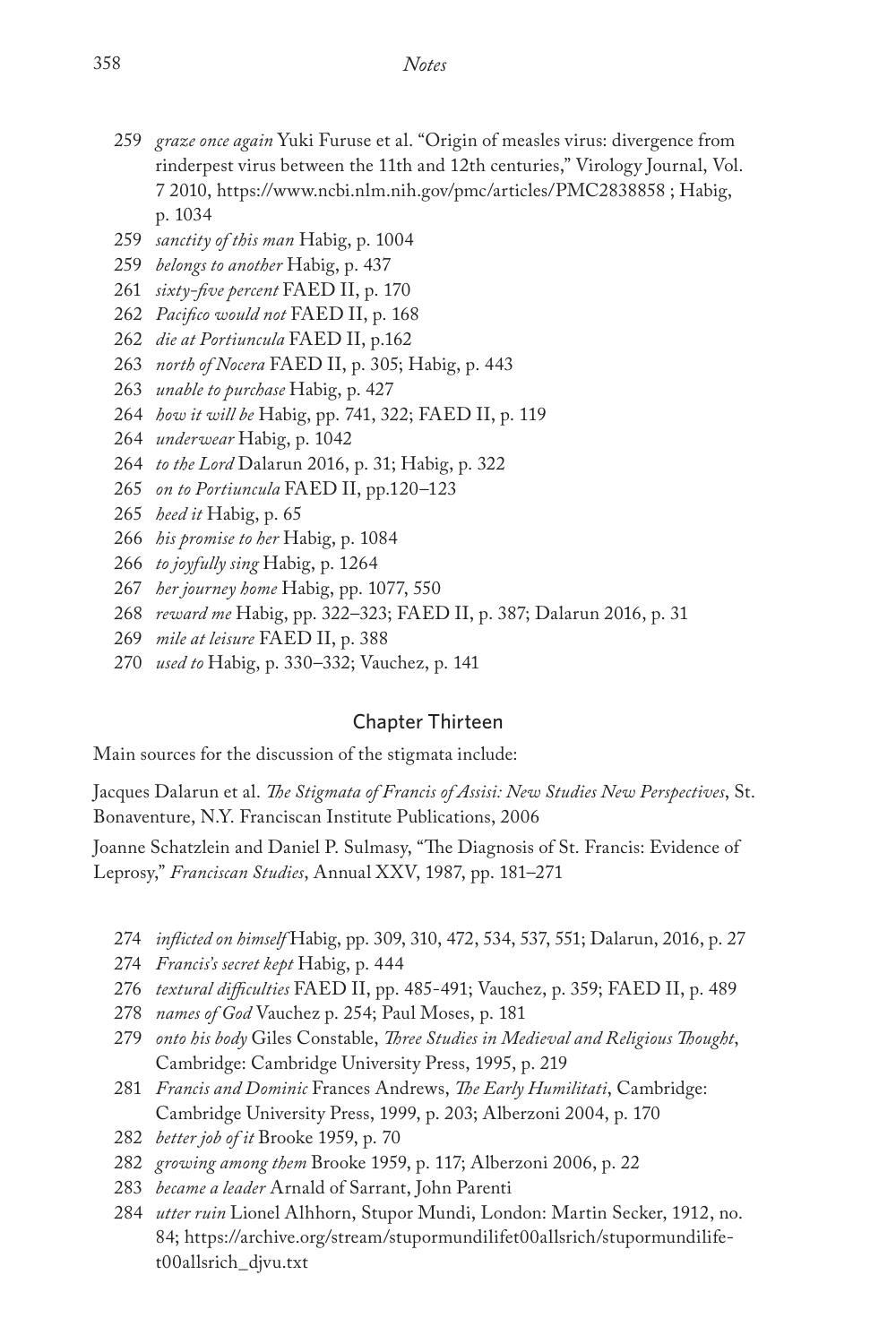- *joy and enthusiasm* Habig, p. 336–340
- *look to the future* CAED, pp. 103–104
- *underarm fistula* CAED, pp. 137, 155–156
- *come upon you* CAED, pp. 169, 170
- *bread with him* Habig, p. 1380
- *had wished* Mooney, p. 74
- *Privilege of Poverty* CAED, p. 107
- *sweet and smooth* Mooney, p. 69; CAED, p. 103
- *could be amended* CAED, pp. 92-100
- *relics of the Roman Catholic Church* Rosalind B. Brooke, *The Image of Francis: Responses to Sainthood in the Thirteenth Century* Cambridge: Cambridge University Press, 2006, p. 57
- *inappropriate meal* Brooke 1959, p. 151
- *day by day* G. F. Karl Evers and Nicolaus Glassberger, *Analecta ad Fratrum Minorum historiam*. Lipsiae: In aedibus Georgii Boehme, 1882, p. 45
- *chastity as well The Golden Sayings of Brother Giles*, XXVII https://archive.org/ stream/thegoldensayings00robiuoft/thegoldensayings00robiuoft\_djvu.txt
- *alchemy took place there* Salimbene, p. 152
- *movement had changed* Vauchez, p. 152–154; FAED II, p. 478
- *lock them out* Brooke 2006, pp. 55, 464
- *Perugia and Spoleto* Brooke 2006, p. 55; Brooke 1959, pp. 138–40

#### Chapter Fourteen

- *new burial church* Stephen Van Dijk JP, *The Origins of The Modern Roman Liturgy*, Westminster, Md: The Newman Press, 1960, p. xxv
- *the subject himself* H. G. Rosedale, *St. Francis of Assisi according to Brother Thomas of Celano*, London: J.M. Dent & Co., 1904. pp. xiii, xiv, xviii; Dalarun, 2016, p. x
- *remained angry with him* Habig, p. 249; Dalarun 2016, pp. x, xi
- *Jordan of Giano attests* Hermann, p. 62-64
- *was included* Brooke 1959, p. 199
- *care of nuns* Alberzoni 2004, p. 44
- *food that is vital* CAED, p. 290
- *excommunicated her* Mooney, p. 102; Alberzoni, Maria Pia, trans. Nancy Celaschi OSF, "Nequaquam a Christi sequela in perpetuum absolvi desidero," *Greyfriars Review*, Vol. 12.2, 1998 p. 82
- *with greater success* CAED, p. 167
- *serving sisters* CAED, pp. 67, 68, 70, 76, 92
- *poverty, simplicity* Dalarun 2016, p. xviii
- *could do them justice* Dalarun 2016, pp. 5, 86
- *money for them* Mooney, p. 88
- *without formal permission* Joan A. Mueller, *Companion to Clare of Assisi Life Writings Spirituality*, Leiden/Boston: Brill, 2010, p. 73; Alberzoni 2004, p. 75
- *had done his penance* CAED, p. 164: Alberzoni 2006 p. 26;
- *have been deceived* CAED, p. 109
- *never studied letters* CAED, p. 169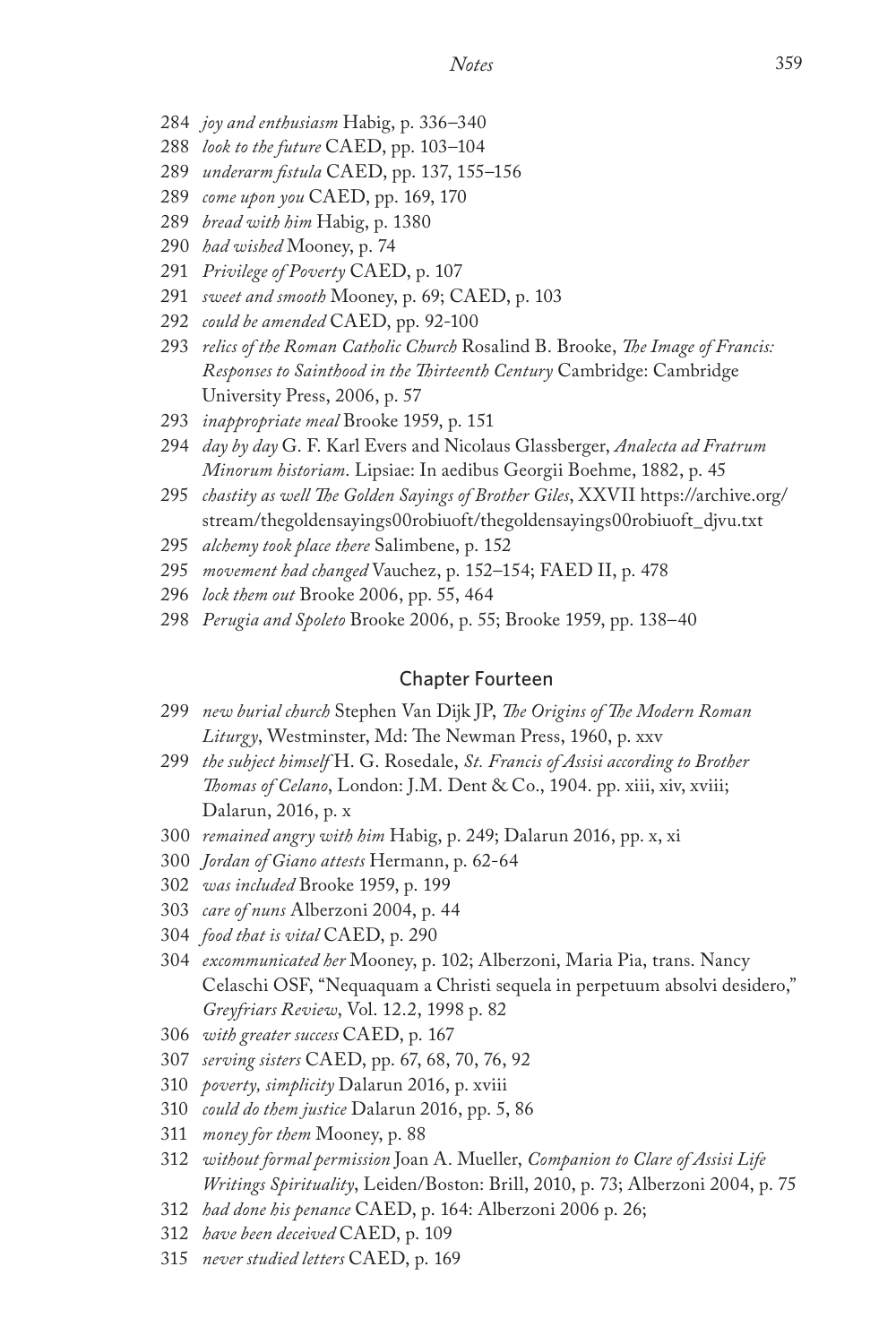- *scribes in the Middle Ages* Mooney, p. 93
- *treasured gifts* Arnald of Sarrant, note 166
- *assignments to help them* Mueller, pp. 72-73
- *he did not approve* CAED, p. 361
- *brother had given her* Mueller, p. 142
- *the Lord has called you* CAED, p. 41
- *agreed to Agnes's request* Codex diplomaticus et epistolaris Bohemiae III. 1 ed. by G. Friedrich https://archive.org/details/CDBIII.1/page/n211/mode/2up
- *as he said Mass* Mooney, p. 250 footnote 88; Mueller, pp. 149-150; CAED, p. 366-368
- *human hearts* CAED, p. 45
- *through contemplation* Habig, p. 249
- *soul and improve it* FAED III, p. 208
- *from the Lateran Palace* CAED, pp. 368-374
- *to their support* Mooney, p. 104
- *Church of Saint Rufino* CAED, p. 111
- *Peter and Paul* CAED, p. 375
- *in her palm* CAED, pp. 152, 160, 163

## Chapter Fifteen

- *enough for you The Golden Sayings of Brother Giles*, XVI, https://archive.org/ stream/thegoldensayings00robiuoft/thegoldensayings00robiuoft\_djvu.txt
- *delightful harmonies* Vauchez, pp. 150-151; Brooke 2006, pp. 50-60
- *be contained* Brooke 1959, p. 202
- *speak in his stead The Golden Sayings of Brother Giles*, XXVIII, https://archive. org/stream/thegoldensayings00robiuoft/thegoldensayings00robiuoft\_djvu.txt
- *provincial of England* Brooke 1959, *Early Government*, p. 162
- *Elias's ouster* Brooke 1959, *Early Government*, p. 42; Salimbene et al., p. 150
- *brothers accompanied him* Maria Pia Alberzoni, "Frate Elia tra Chiara d'Assisi, Gregorio IX e Federico II," *Elia di Cortona tra realtà e mito*, Cortona: Fondazione Centro italiano di studi sull'alto medioevo, 2013, pp. 91-121, http://hdl.handle.net/10807/60637
- *cannot fall The Golden Sayings of Brother Giles*, XXVIII, https://archive.org/ stream/thegoldensayings00robiuoft/thegoldensayings00robiuoft\_djvu.txt
- *walked inside* CAED, pp. 158, 178
- *Clare blessed him* CAED, pp. 145, 176, 177
- *cords and habits* Mooney, p. 150
- *dashed their hopes* Mooney, pp. 129, 132
- *never formally implemented* Mooney, p. 158
- *Clare got word to him* Alberzoni, Greyfriars 2006 p. 40
- *meet the Saracens* CAED, pp. 150, 165, 175, 276
- *her dearest wish* Mooney, pp. 165-167
- *September 16, 1252* Mooney, p. 163
- *meet before God* CAED, p. 49